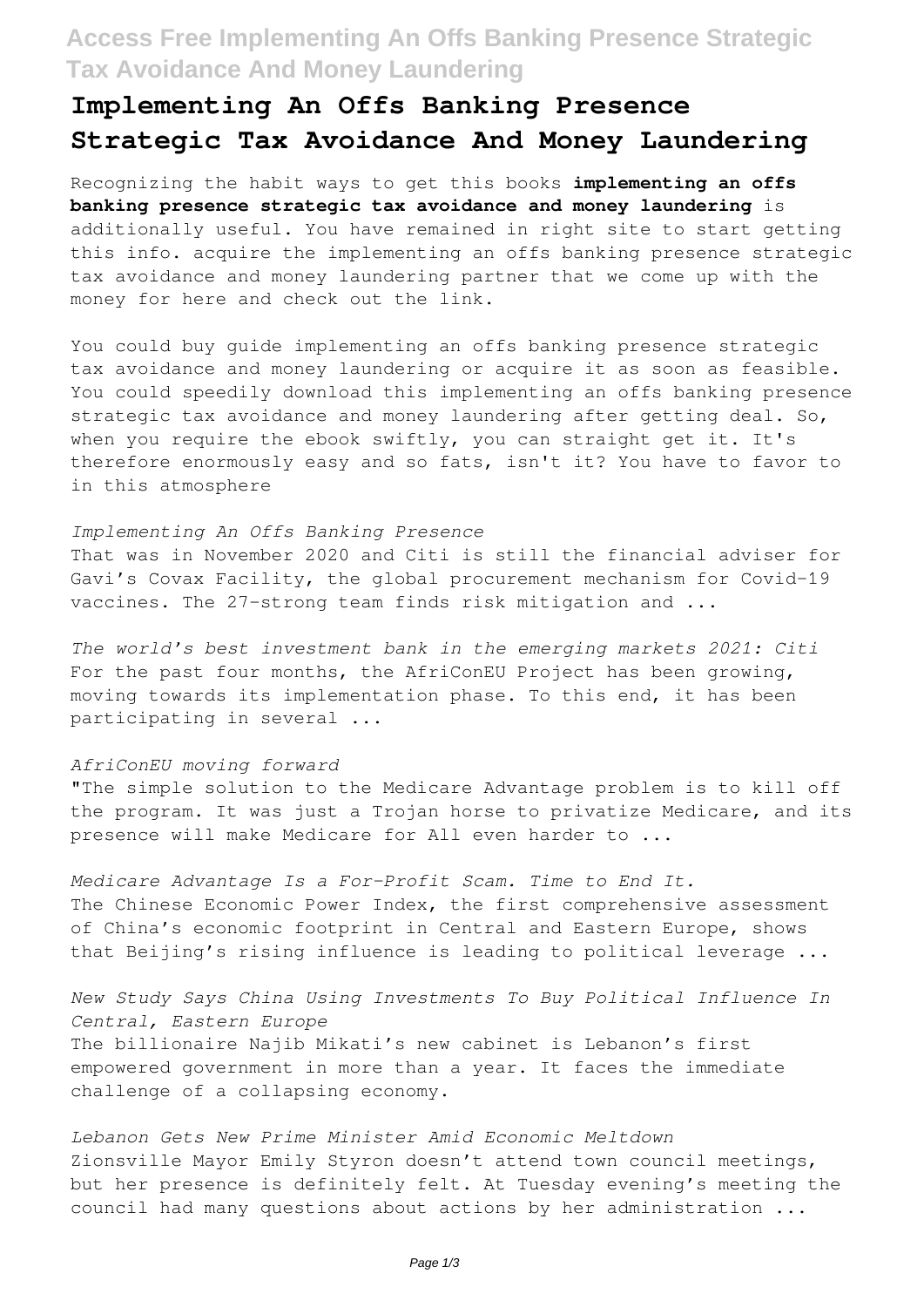## **Access Free Implementing An Offs Banking Presence Strategic Tax Avoidance And Money Laundering**

*Zionsville mayor and council continue to butt heads* "All parties need to step up sharing of intelligence and border control efforts, making immediate arrests of terror groups coming from Afghanistan to ensure regional stability," ...

*Hardline Taliban on notice, already*

Q2 2022 Earnings CallSep 08, 2021, 5:00 p.m. ETContents: Prepared Remarks Questions and Answers Call Participants Prepared Remarks: OperatorGood evening. Thank you for attending the SentinelOne ...

#### *Sprint (S) Q2 2022 Earnings Call Transcript*

The bank has presence across 4 continents and 18 countries ... STCI decided to hive off the primary dealership business to its new subsidiary namely STCI Primary Dealer Ltd. which commenced ...

#### *Bank Of India*

Social isolation and loneliness were pronounced a behavioral epidemic due to their widespread presence ... a task to cross off your list or a deposit in your emotional bank account to enable ...

#### *The Epidemic of Loneliness*

RESEARCH TRIANGLE PARK – Triangle tech companies continue to adjust office schedules and discuss or implement vaccination requirements ... including giving time off to go get the vaccine and providing ...

### *Triangle firms delaying reopenings, requiring vaccinations to deal with 'Delta'*

"In case of any unexpected price pressure development or formation of any sporadic asset price bubbles due to the presence ... bank would not adopt any quantitative easing measure to implement ...

*BB sticks to expansionary policy despite liquidity pileup* NFTs have taken the cryptocurrency landscape by storm, and although they may lack the physical presence of more traditional ... full name - have been taking off in a very real way.

*How NFTs are blending collectibles with practicality* Priyanka's charismatic presence in the state capital reinforced new hopes in ... Priyanka is working overtime to win back traditional vote bank of Upper caste Hindus, Muslims, OBCs and Dalits ...

*Priyanka's charismatic presence reinforces new hopes in cadres* This momentum is reflected in our bookings and our increased pipeline, driven by our international expansion and presence ... credit agreement with PNC Bank on June 30th, 2021, under which ...

*Babcock & Wilcox Enterprises, Inc. (BW) CEO Kenny Young on Q2 2021 Results - Earnings Call Transcript* Mullen worked for the Poverty and Social Policy Department of the World Bank for several years ... has stated that the violence